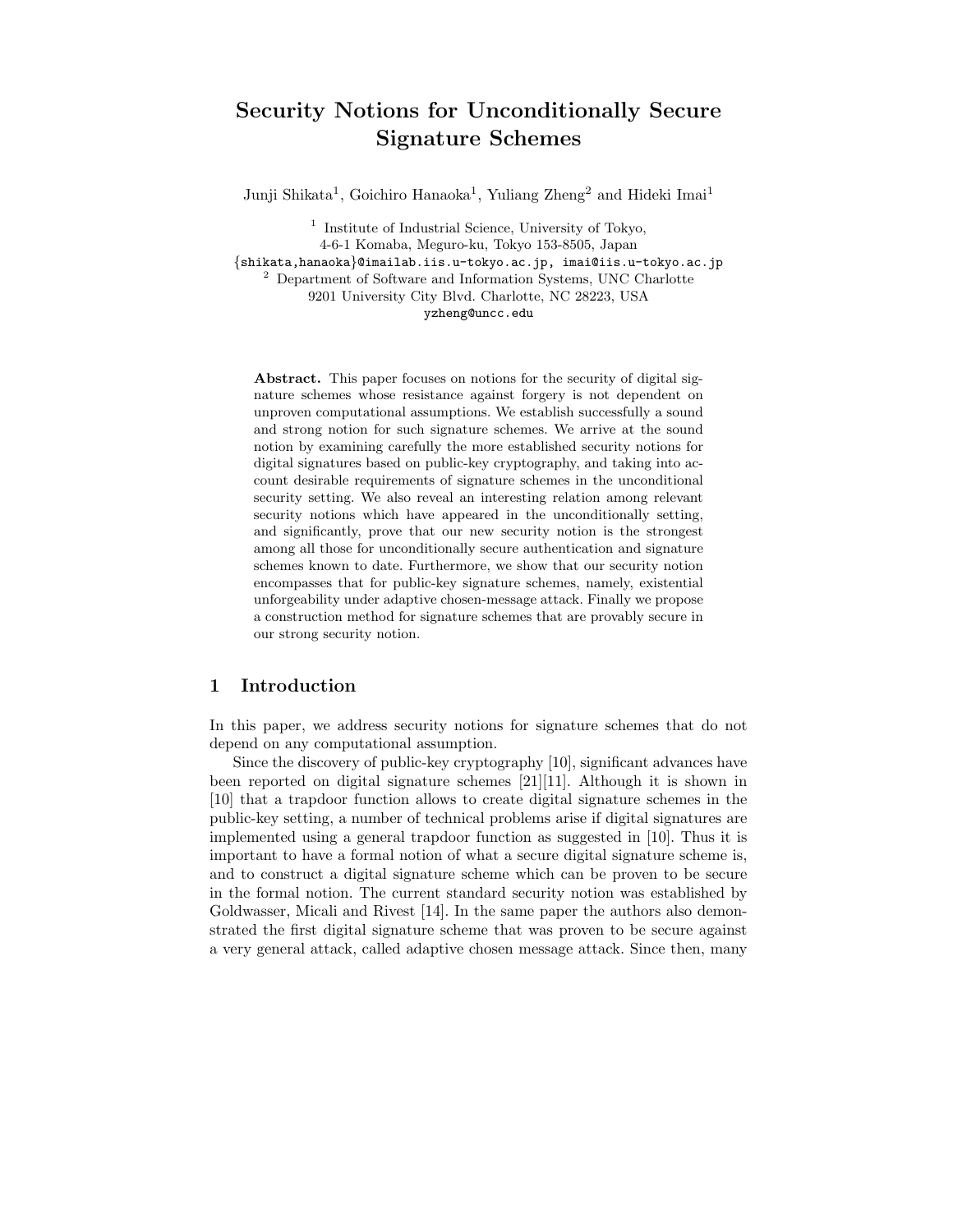provable secure digital signature schemes have been proposed by researchers  $[2][23][7][12][1].$ 

These schemes and the infrastructure within which they operate have a limitation in that their underlying security relies on the presumed computational difficulty of certain number-theoretic problems such as the integer factoring problem and the (elliptic curve) discrete logarithm problem. Thus should future progress in computers as well as discoveries of revolutionary algorithms make it computationally feasible to solve larger size number-theoretic problems, such a presumption would not be able to assure the security of current digital signatures. This situation is disturbing considering that there are many cases where documents, such as court and government records, long-term leases and contracts, are required by law to be kept intact for a long period of time, say over 50 years.

In attempting to solve this problem, researchers have introduced unconditionally secure digital signature schemes and authentication codes which do not rely on any unproven assumption such as the discrete logarithm problem. Like many other areas in security, there is clearly a need to identify a kind of benchmarks that one can employ to analyze and compare various signature schemes in the unconditional security setting. A major contribution of this research is to establish a strong security notion for all digital signature schemes including unconditionally secure ones. Additionally, we will show a concrete construction of unconditionally secure digital signature schemes which satisfies the requirements of the strong security notion.

Let us briefly survey existing unconditionally secure schemes. The first unconditionally secure signature was proposed by Chaum and Roijakkers [5]. There have been many attempts to enhance conventional unconditionally secure authentication codes [13] [27] with extra security-properties that are required by signature schemes. Major extensions of conventional authentication codes include the so-called A<sup>2</sup> -codes [28] [29] [19] [20] [18], A<sup>3</sup> -codes [3] [8] [30] [17] [18] [31] and multi-receiver authentication codes (with dynamic senders) [9] [24] [25] [26] [18]. Recently, the first unconditionally secure signature scheme that admits provably secure transfer of signatures has been proposed in [15]. These schemes, however, have all been proven to be secure against some specific attacks. This raises a number of interesting questions: what are other possible attacks? More importantly, are these signature schemes secure against other yet to be identified attacks?

As mentioned earlier, the focus of this research is to establish a strong security notion for signature schemes whose security does not depend on any computational assumption. It is discussed by taking into account the security notions for public-key signature schemes and additional requirements for signature schemes in the unconditional security setting. Furthermore we examine relations among all the security notions which have been proposed in the context of unconditionally secure signature schemes. It turns out that our security notion is the strongest among all the security notions for unconditionally secure authentication and signature schemes known so far, and it encompasses the security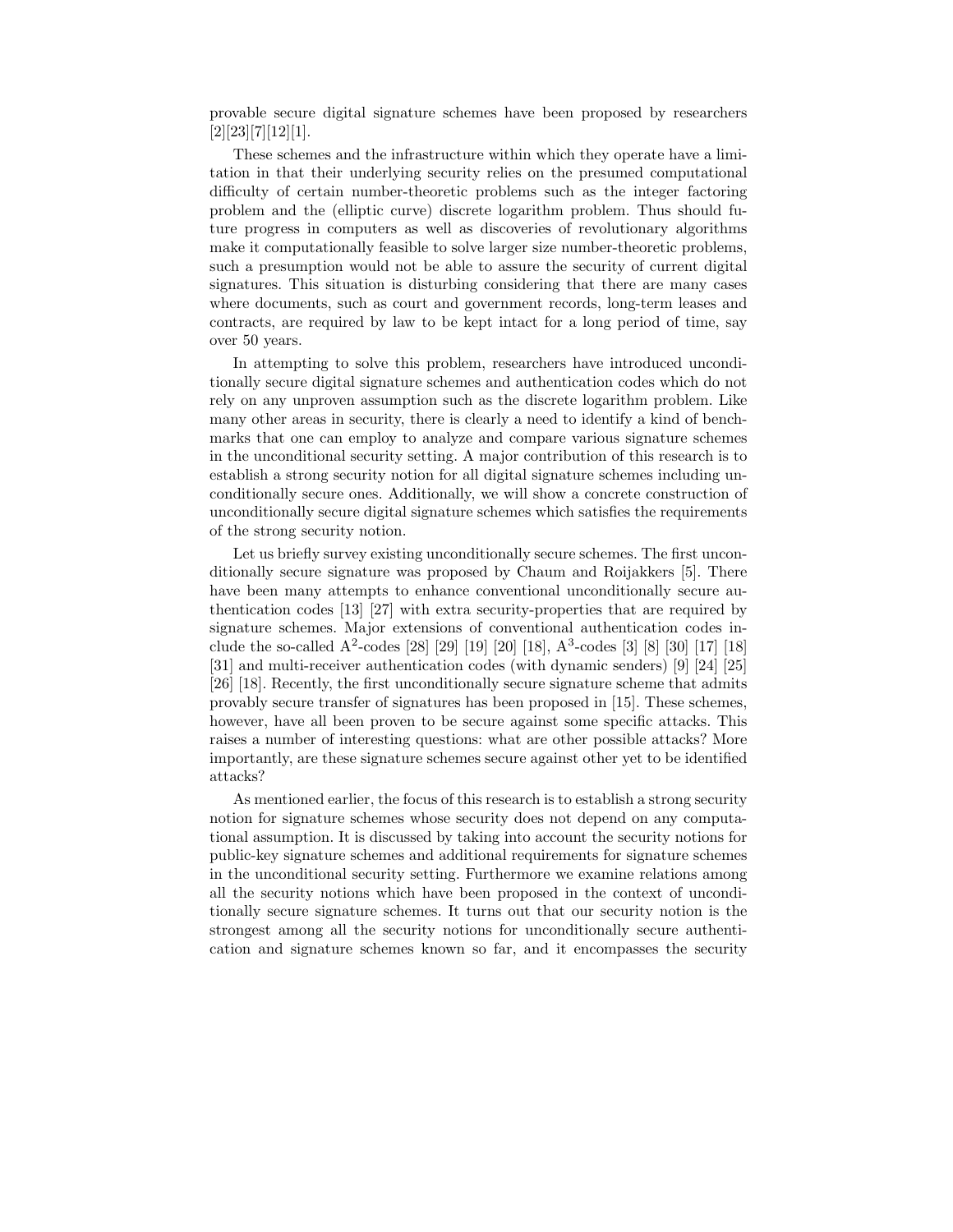notion for public-key signature schemes, namely existential unforgeability under adaptive chosen-message attack. Finally we propose a construction method for signature schemes that are secure in our strong security notion.

## 2 Approaches to the notion of unconditional security

#### 2.1 Discussion

In this section, we consider how unconditionally secure signature schemes should be defined. By unconditionally secure one generally means that security must not depend on any computational assumption. To address the question, there are two issues to be discussed. The first is how to establish a proper model for signature schemes, and the second is to define, in a formal way, unconditional security notion in that model.

When introducing a model for unconditionally secure signature schemes, care should be taken so that properties of public-key signature schemes are captured. In addition, the model should be as simple as possible.

We start with the following typical model for signature schemes.

**Definition 1** A signature scheme  $\Pi = (Gen, Sig, Ver)$  consists of a key generation algorithm, Gen, a signing algorithm, Sig, and a verification algorithm, V er.

- 1. Key Generation: The key generation algorithm outputs a signing-key  $x$ for a signer and a verification-key y for a verifier, respectively.
- 2. Signature Generation: For a message  $m$ , the signer creates a signature  $a := Sig(x, m)$  using his signing key x. The pair  $(m, a)$  is a resultant signed message.
- 3. Verification: The verifier checks whether  $(m, a)$  is created by the signer using his verification key. More precisely, the verifier accepts it as having originated from the signer if  $Ver(y, m, a) = true$ , and rejects it if  $Ver(y, m, a) =$ false.

**Definition 2** Let x be a signing-key of a signer. A signed message  $(m, a)$  is said to be *valid* if  $a = Sig(x, m)$ . Likewise, a signature a of a message m is said to be *valid* if  $a = Sig(x, m)$ . Otherwise,  $(m, a)$  is said to be *invalid*.

To simplify our discussions, we consider a model of signature schemes in which there are a single signer S and multiple verifiers  $V_1, V_2, \ldots$  We wish a signature scheme to fulfill the following requirement.

#### Requirement 1

1. Verifiability: Any verifier can non-interactively check whether a signed message received from a signer is valid with his own verification-algorithm. In other words, he can check the validity of a received signed message without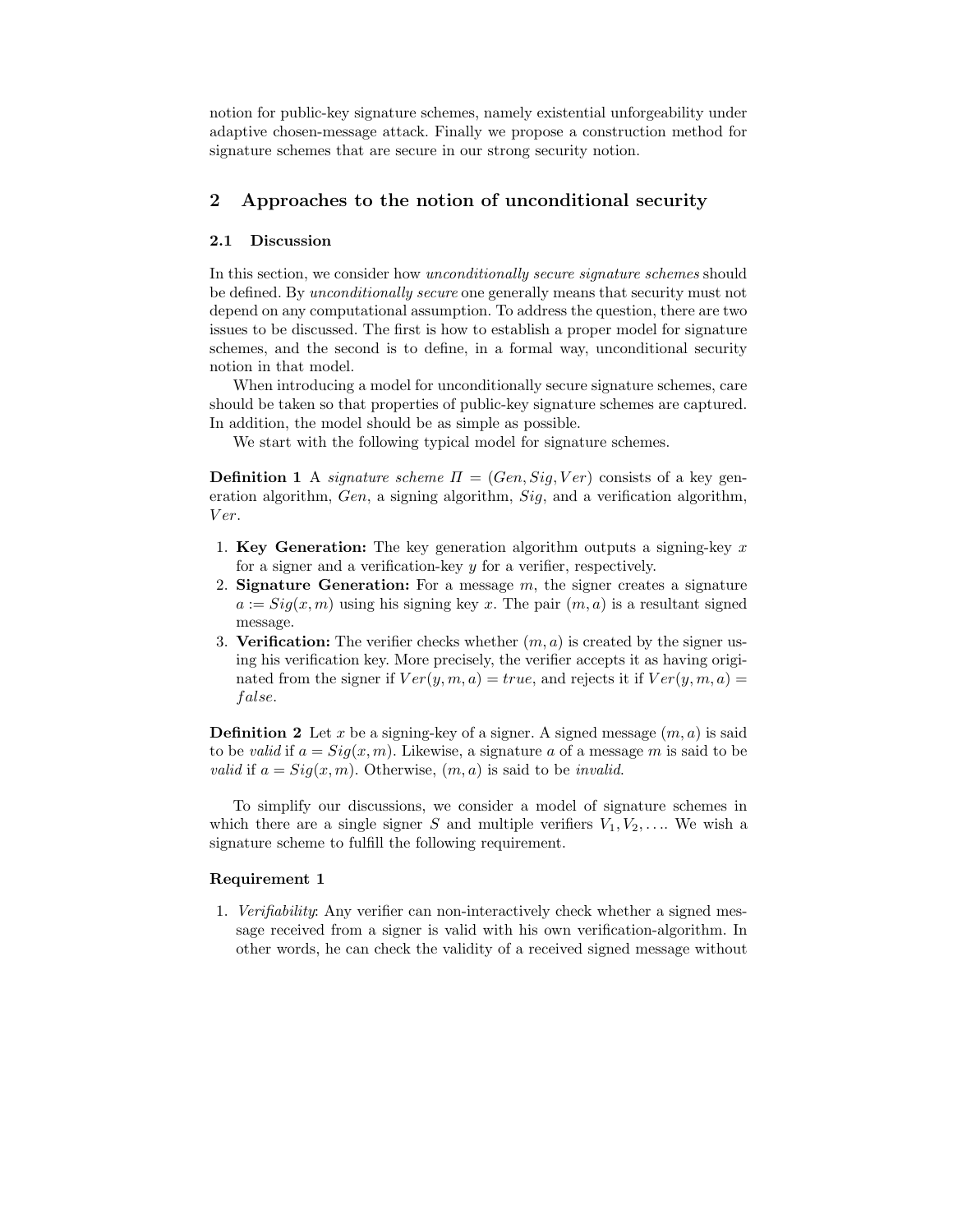communicating with others after receiving the signed message. More precisely, for any verifier V with his verification-key  $y, (m, a)$  is regarded as a valid signed message if and only if  $Ver(y, m, a) = true$ . In other words, if  $(m, a)$  is valid,  $Ver(y, m, a) = true$ ; and if  $(m, a)$  is invalid,  $Ver(y, m, a) =$ false.

- 2. Resolution for Dispute by a Third Party: If a dispute occurs among users, a third party (called an arbiter) can resolve the dispute in a reasonable way: The third party has his own verification-key, and he resolves a dispute among users following the resolution-rule below.
	- Resolution-Rule: Let T be the third party and  $y_T$  be his verification-key. If a signer S denies the fact that he has created a signed message  $(m, a)$ held by a verifier V, then V should be able to present  $(m, a)$  to T. T rules in favor of V if  $Ver(y_T, m, a) = true$  and in favor of S otherwise.

Here, we assume that the third party honestly follows the resolution-rule and honestly outputs its result when a dispute occurs. However, we assume that the third party is not always fully trusted. Namely, we assume that the third party might forge a signature.

3. Security (unforgeability): It is infeasible for any adversary to forge a signature. Here, we assume that not only a verifier may be dishonest but also the signer and a third party may be dishonest. Each of them may become an adversary who may wish to forge a signature.

The level of security we require will be discussed in greater details in Section 2.2.

Requirement 1 can be relaxed in such a way that a small error probability is allowed.

Requirement 2 Verifiability and Resolution for Disputes by a Third Party in Requirement 1 can be relaxed as follows:

- 1. Verifiability: For any verifier V with his verification-key y, if  $(m, a)$  is valid, the verifier always accepts it (i.e.  $Ver(y, m, a) = true$ ); and if  $(m, a)$  is invalid, the probability that the verifier erroneously accepts it is at most  $\epsilon_1$ , where  $\epsilon_1$  is a very small quantity.
- 2. Resolution for Disputes by a Third Party: If a dispute between a signer and a verifier occurs, the resolution-rule in Requirement 1 is applied. However, we admit the following: If  $(m, a)$  is valid, T always accepts it (i.e.  $Ver(y_T, m, a) = true$ ; and if  $(m, a)$  is invalid, the probability that T erroneously accepts it is at most  $\epsilon_2$ , where  $\epsilon_2$  is a very small quantity.

In a digital signature scheme based on public-key cryptography, a verificationkey for a verifier can be public and shared among all verifiers. The following theorem indicates that such a signature scheme cannot be secure against an adversary with unlimited computing power.

**Theorem 1** Consider a signature scheme which satisfies Requirement 1. If it is infeasible for an adversary with unlimited computing power to succeed in forging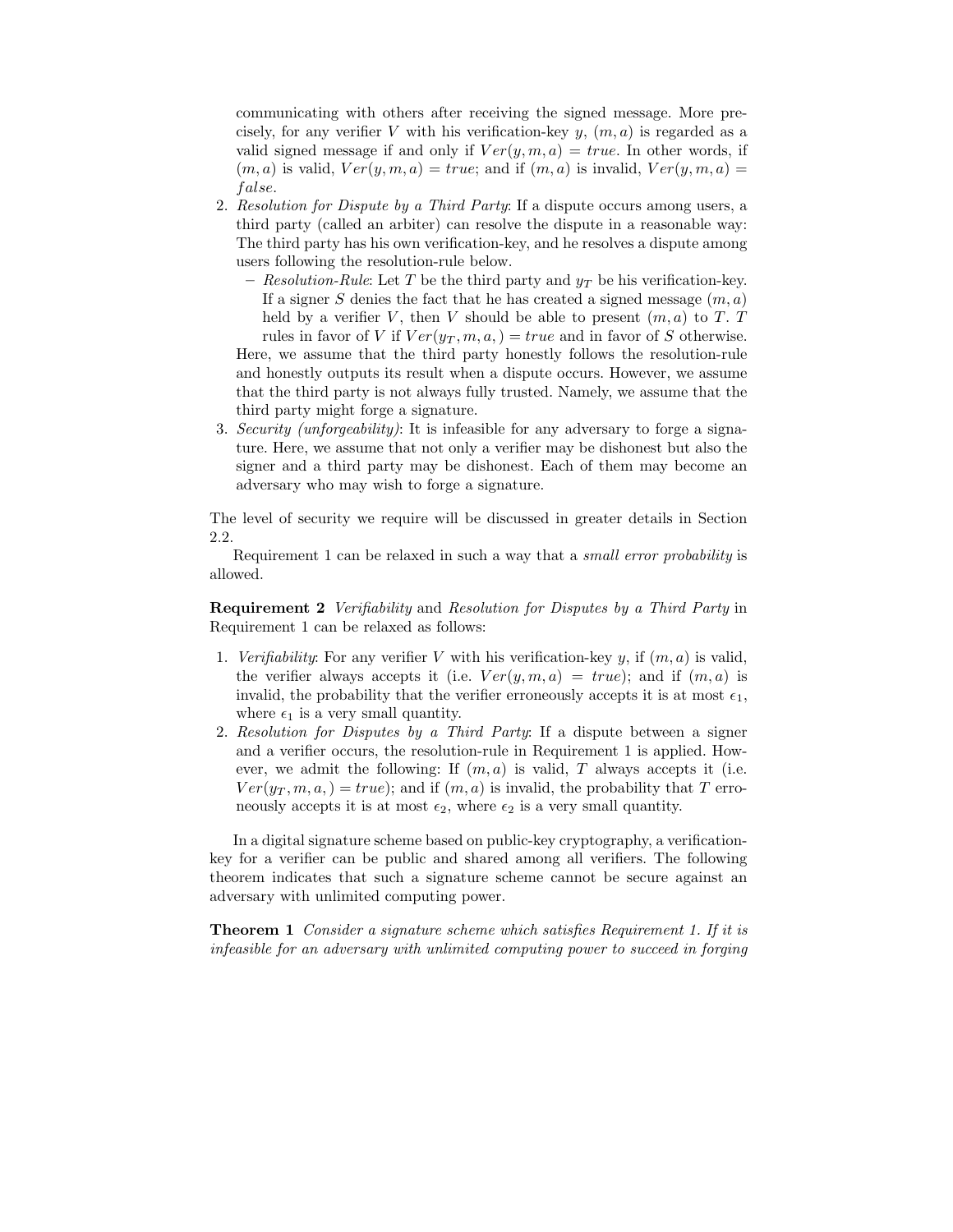a signature, then the verification-key for each verifier must be kept secret from all other verifiers. Similarly, consider a signature scheme which satisfies Requirement 2 with  $\epsilon_i \neq 0$  (i = 1,2). If it is infeasible for an adversary with unlimited computing power to succeed in forging a signature, then the verification-key for each verifier must be kept secret not only from all other verifiers but also from a signer.

A proof for the above theorem will be provided in the full version of this paper.

A consequence of Theorem 1 is that with a signature scheme that allows an adversary to have unlimited computing power, its key generation algorithm must generate verification-keys for all verifiers, and more importantly, distribute the verification-keys to verifiers separately in a secure way. For this reason we have to assume that the number of verifiers is limited. This is in contrast with a public-key signature scheme in which a single public verification-key is adequate and there is no limit placed on the number of verifiers.

To further simplify our discussions, we introduce into our model a trusted authority, denoted by TA. The roles of TA are to generate a signing-key and verification-keys by using a key generation algorithm, and to distribute the signing-key to the signer and verification-keys to each verifier, in a secure way.

#### 2.2 Unforgeability

We now discuss security notions in our signature model. Let  $\mathcal{U} := \{S, V_1, V_2, \ldots, V_n\}$ be a set of users, where S is a signer and  $V_i$   $(1 \leq i \leq n)$  are verifiers.

We note that the signer has information-theoretic advantage over other verifiers since the signing-key is secret information known only to the signer. We also note that each verifier has information-theoretic advantage over other users, since his verification-key is secret information known only to the verifier. From these facts it follows that we should take into account not only the secrecy of the signer's signing-key but also the secrecy of each verifier's verification-key. This is different from public-key signature schemes in which we need not to consider information-theoretic advantages of a verifier.

On the secrecy of the signer's signing-key, the following security notion can be considered, in conjunction with security notions for public-key signature schemes [14]:

**Definition 3** (Forgery and Attacks against a Signer)[14]: Consider an *adversary* who can be either a dishonest verifier or an outsider in our model.

- Types of Forgery:
	- 1. Total Break: An adversary is able either to extract the signing key, or to find an efficient signing algorithm that is functionally equivalent to the signing algorithm equipped with the genuine signing key.
	- 2. Selective Forgery: An adversary is able to create a valid signature for a particular message or a class of messages chosen a priori.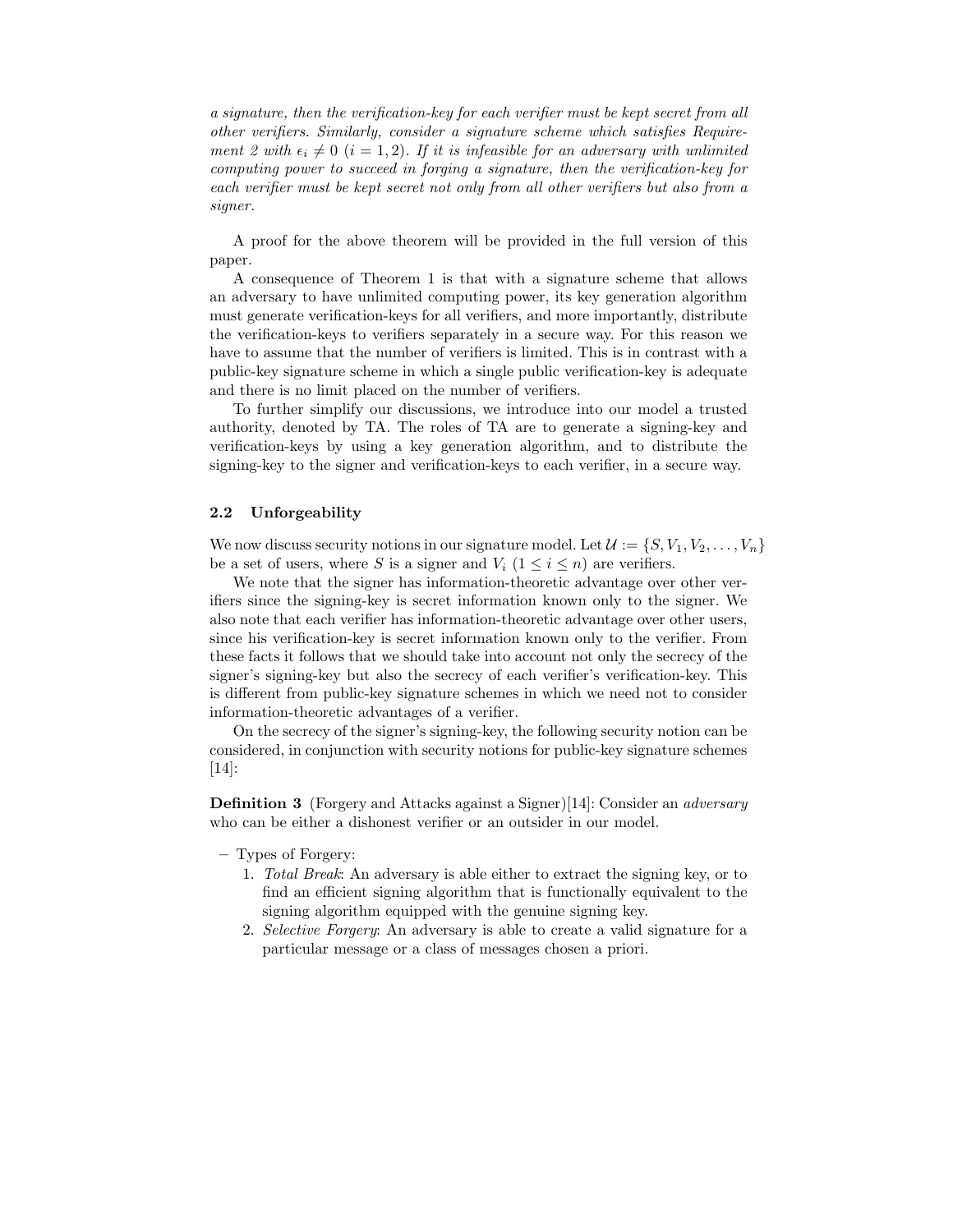- 3. Existential Forgery: An adversary is able to forge a valid signed message that signer has not created, but the adversary has little or no control over which message will be the target.
- Types of Attacks:
	- 1. Key-Only Attack: If a dishonest receiver is an adversary, the only key information he knows is the information on his verification-key. If an outsider is an adversary, he knows no secret key information, other than publicly available information on the scheme.
	- 2. Message Attacks: An adversary is able to examine signatures corresponding either to known or chosen messages. Message attacks can be further subdivided into three classes:
		- (a) Known-Message Attack: An adversary has valid signatures for a set of messages which are known to the adversary but not chosen by him.
		- (b) Chosen-Message Attack: An adversary obtains valid signatures from a chosen list of messages before attempting to forge another signed message.
		- (c) Adaptive Chosen-Message Attack: An adversary is allowed to use the signer as an oracle; the adversary may request signatures of messages which may depend on the signer's signing key and previously obtained signed messages. That is, at any time the adversary can query the signer with messages chosen at his will, except for the target message.

The strongest signature scheme is one that is secure against existential forgery under adaptive chosen message attack.

Next we consider the secrecy of a verifier's verification-key.

Definition 4 (Forgery and Attacks against a Verifier): Let V be a verifier. In the following, an adversary means a dishonest signer, a dishonest verifier, or an outsider in our model.

- Types of Forgery:
	- 1. Total Acceptance Forgery for  $V$ : An adversary is able either to compute the verification-key information of the verifier  $V$ , or find an efficient verification algorithm that is functionally equivalent to the verification algorithm equipped with the genuine verification-key.
	- 2. Selective Acceptance Forgery for  $V$ : An adversary is able to make a signature, which will be accepted by  $V$ , for a particular message or a class of messages chosen a priori.
	- 3. Existential Acceptance Forgery for  $V$ : An adversary is able to make a signed message that has not been created by the signer but will be accepted by  $V$ . The adversary has little or no control over which signed message will be targeted.
- Types of Attacks: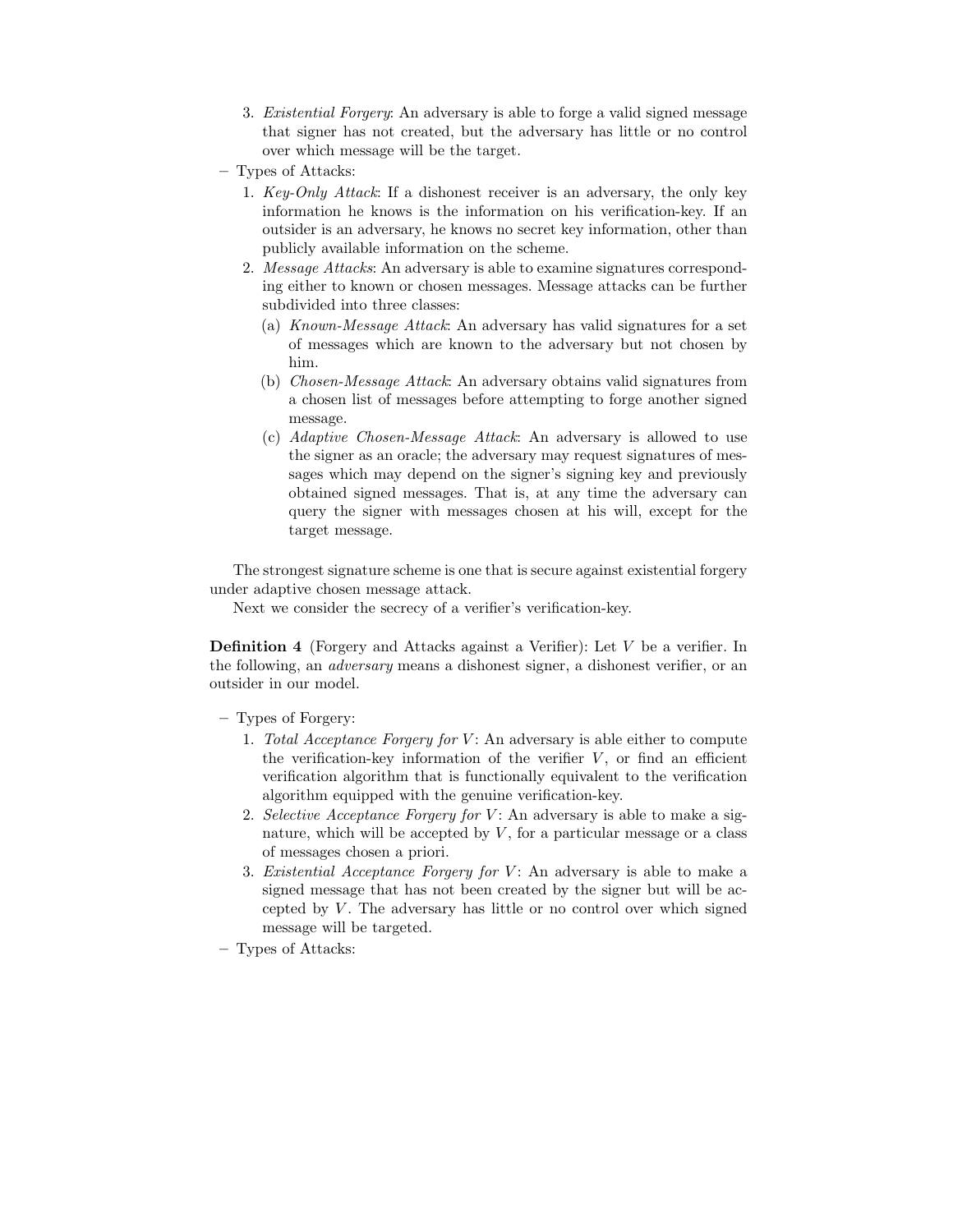- 1. Key-Only Attack: The only key information which an adversary knows is the adversary's secret key. In a case that the adversary is a signer in our model, the only key information available to him is that of his signing key. Otherwise if the adversary is a verifier, the only key information known to him is that of his verification-key.
- 2. Signature Attacks for  $V$ : An adversary is able to examine verification results of V corresponding either to known or chosen signatures. Signature attacks can be further subdivided into three classes:
	- (a) Known-Signature Attack for V: An adversary has some signed messages and he knows whether these will be accepted by the verifier V or not. However, these are not chosen by him.
	- (b) Chosen-Signature Attack for  $V$ : An adversary obtains some signed messages whose verification results (i.e. the results whether these are accepted or not by  $V$ ) are known to him. These are chosen before attempting to forge a signed message.
	- (c)  $Adaptive\ Chosen-Signature\ Attack for\ V:$  An adversary is allowed to use the verifier V as an oracle; the adversary may request for an answer as to whether a signed message will be accepted by  $V$ . The signed message may be dependent on  $V$ 's verification-key and verification-results obtained previously from  $V$ . That is, at any time the adversary can query the verifier with any signed messages, except for the target.

Finally, some clarifications on the types of forgery and attacks on verifiers follow.

Definition 5 (Forgery Range among Verifiers)

- 1. Forgery for All Verifiers: An adversary can forge a signature for all verifiers.
- 2. Forgery for Selective Verifiers: An adversary can forge a signature for a particular verifier selected by the adversary.
- 3. Forgery for Existential Verifiers: An adversary can forge a signature for a verifier, but the adversary has little or no control over which verifier will be the victim.

The above discussions suggest that a strong security notion be considered along the following line: Under adaptive chosen-message and adaptive chosensignature attacks, it is infeasible for an adversary to succeed in not only existential forgery but also existential acceptance forgery against any verifier. The following theorem whose proof is straightforward is helpful, as it shows that it will be sufficient to consider only existential acceptance forgery, rather than both existential forgery and existential acceptance forgery.

**Theorem 2** Let  $\Pi$  be a signature scheme. If  $\Pi$  is existentially acceptance unforgeable for any verifier under adaptive chosen-message and adaptive chosensignature attacks, then it is also existentially unforgeable under adaptive chosenmessage and adaptive chosen-signature attacks.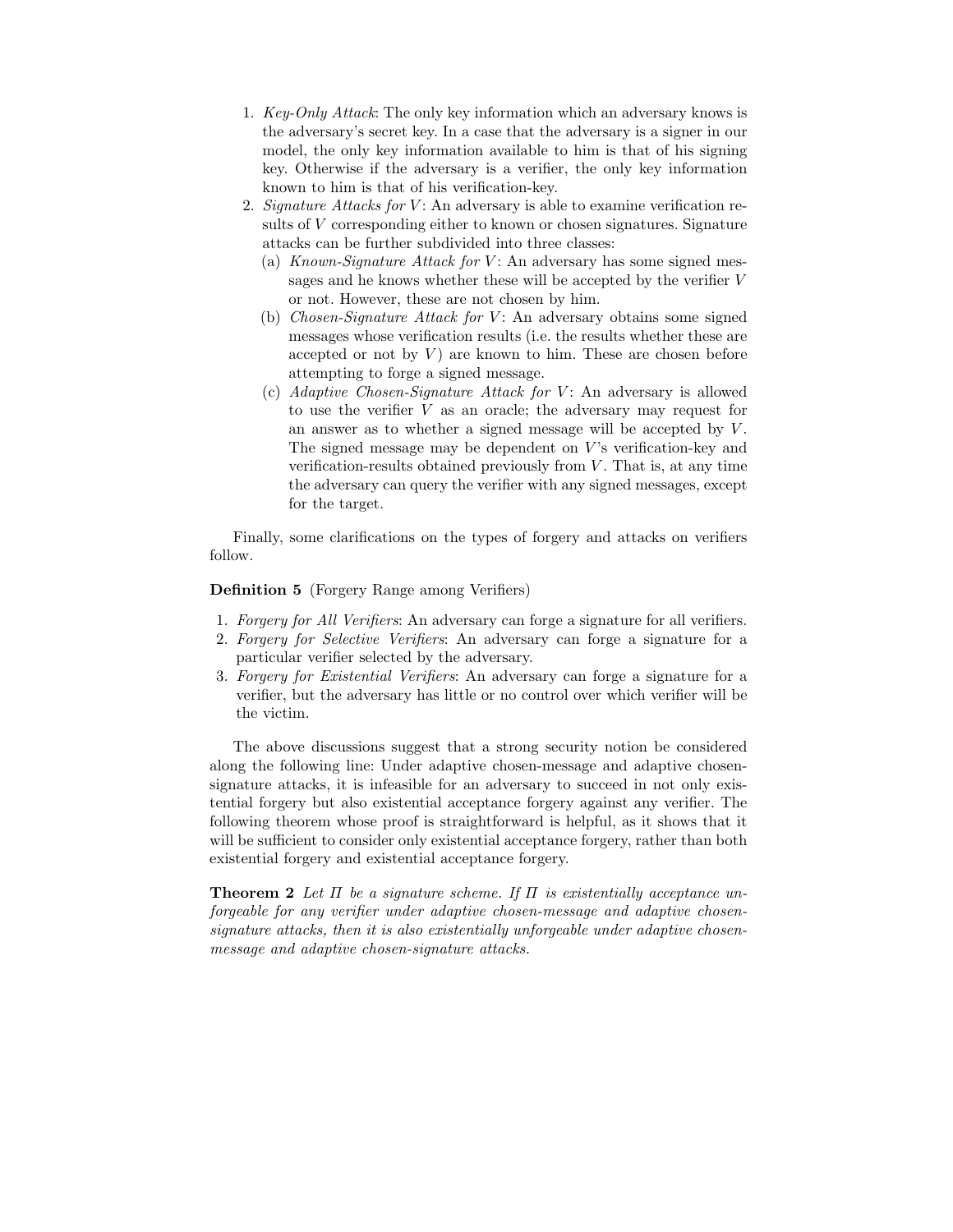Based on Theorem 2, we can define a strong security notion as follows:

**Definition 6** (Strong Security) Let  $\Pi$  be a signature scheme. Then  $\Pi$  is called secure if it is existential acceptance unforgeable for any verifier under adaptive chosen-message and adaptive chosen-signature attacks.

#### 2.3 Some remarks on security notions

In this subsection we consider some conditions that should be met when discussing security notions for signature schemes in unconditional security setting.

- The security parameter: In signature schemes with computational security in public-key cryptography, the security parameter is introduced to govern the overall security of a scheme, the length and number of messages, and the running time of algorithms. Similarly, a security parameter  $k$  for unconditional secure signature schemes can be defined. This parameter determines the overall security, the key-length of signing-keys and that of verificationkeys, the length of messages and that of signatures, and the running time of algorithms.
- The number of colluders: There may exist dishonest users, and some dishonest users might collude in order to succeed in forgery. In this paper we adopt the idea of threshold schemes. Namely, we assume that there exists at most  $\omega$  colluders among the users  $\mathcal{U} = \{S, V_1, V_2, \ldots, V_n\}$ . In discussing signature schemes with unconditional security, at least from a theoretical viewpoint, introducing the pre-defined number of colluders does not pose a problem in practice when compared with digital signature schemes with computational security, because even in the latter case at most polynomially many colluders are implicitly assumed when discussing security.
- The numbers of signing and verifying operations: In order to describe security notions in a more formal way, we should introduce a number up to which an adversary can have access to the signing oracle, and a number up to which the adversary can have access to the verification oracle. We introduce a number up to which a signer is allowed to generate signatures, denoted by  $\psi$ , and a number up to which each verifier is allowed to check received signatures, denoted by  $\psi'$ . This implies that an adversary can obtain at most  $\psi$  valid signed message from the signer, and at most  $\psi' - 1$  verification results on signed messages from the target verifier. This should be contrasted to public key signature schemes in which an adversary is allowed to obtain at most  $poly(k)$ , where k is a security parameter, valid signed messages, and an unlimited number of verification results using a publicly known verificationkey.

# 3 Security notions and their relations

### 3.1 The model

As mentioned in the previous section, we consider the following simplified model of signature schemes: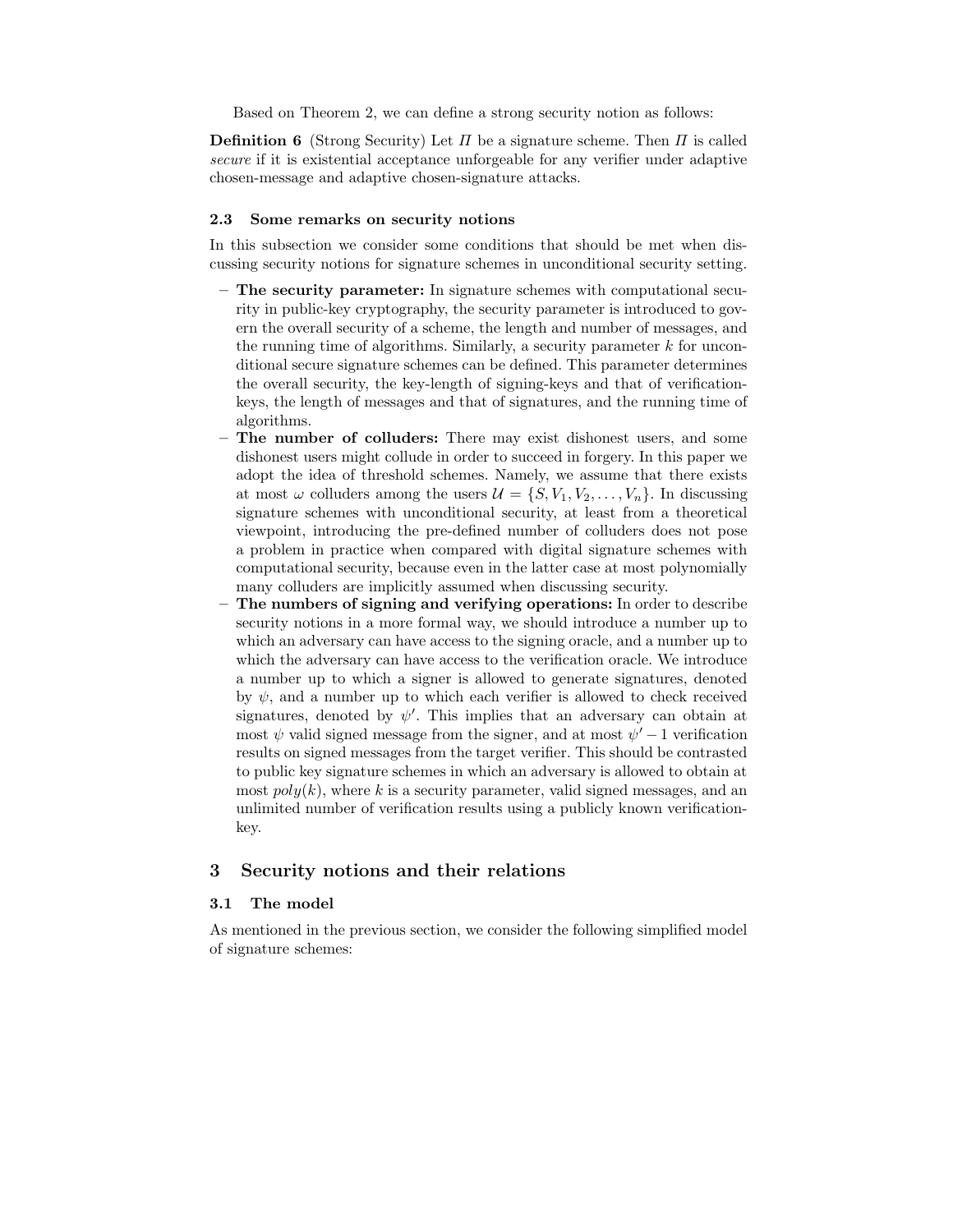**Definition 7** A signature scheme  $\Pi$  consists of  $(\mathcal{U}, TA, \mathcal{M}, \mathcal{X}, \mathcal{Y}, \mathcal{A}, Gen, Sig, Ver):$ 

#### 1. Notation:

- $-U = \{S, V_1, V_2, \ldots, V_n\}$  is a finite set of users, where S is a signer and  $V_i(1 \leq i \leq n)$  are verifiers,
- TA is a trusted authority,
- $\mathcal{M} = {\{\mathcal{M}_k\}}_{k \in \mathbb{N}}$  is a sequence of finite sets of possible messages, where  $\mathcal{M}_k \subset \{0,1\}^{l_M(k)}$ , and  $l_M(k)$  is a polynomial of k. Hereafter, k means a security parameter.
- $-\mathcal{X} = {\mathcal{X}_k}_{k \in \mathbb{N}}$  is a sequence of finite sets of possible signing-keys. Here,  $\mathcal{X}_k \subset \{0,1\}^{l_X(k)}$ , and  $l_X(k)$  is a polynomial of k,
- $-\mathcal{Y} = {\mathcal{Y}_k}_{k \in \mathbb{N}}$  is a sequence of finite sets of possible verification-keys. Here,  $\mathcal{Y}_k \subset \{0,1\}^{l_Y(k)}$ , and  $l_Y(k)$  is a polynomial of k,
- $A = \{A_k\}_{k \in \mathbb{N}}$  is a sequence of finite sets of possible signatures. Here,  $\mathcal{A}_k \subset \{0,1\}^{l_A(k)}$ , and  $l_A(k)$  is a polynomial of k,
- $Gen$  is a key generation algorithm which on input a security parameter  $1<sup>k</sup>$ , outputs a signing-key and verification-keys,
- $Sig : \mathcal{X} \times \mathcal{M} \longrightarrow \mathcal{A}$  is a signing algorithm,
- $-Ver: \mathcal{Y} \times \mathcal{M} \times \mathcal{A} \longrightarrow \{true, false\}$  is a verification algorithm.
- 2. Key Generation and Distribution by TA: The TA generates a signingkey x for the signer S, and a verification-key  $y_{V_i}$  for each verifier  $V_i$  using Gen. Here, Gen is a probabilistic algorithm which produces, on input  $1^k$ , where k is a security parameter, keys  $(x, y_{V_1}, y_{V_2}, \ldots, y_{V_n})$  of matching signing and verifying keys, where  $x \in \mathcal{X}_k$  and  $y_{V_i} \in \mathcal{Y}_k$  for  $1 \leq i \leq n$ . TA then transmits the signing-key x to the signer S and the verification-key  $y_{V_i}$  to the verifier  $V_i$  in a secure way. After delivering these keys, TA may erase the keys  $(x, y_{V_1}, y_{V_2}, \ldots, y_{V_n})$  from his memory. The signer keeps secret his signing-key, and each verifier keeps secret his verification-key.
- 3. Signature Generation: For a message  $m \in \mathcal{M}_k$ , the signer S generates a signature  $a = Sig(x, m) \in \mathcal{A}_k$  by using the signing-key x in conjunction with Sig. The pair  $(m, a)$  is regarded as a signed message. Here, we assume that Sig is deterministic, but in general it might be randomized. If it is deterministic, for a message m and a signing-key x, the signature  $a = Sig(x, m)$ is uniquely determined, while in the case of a randomized algorithm, each time a different signature can be produced for the same message.
- 4. **Signature Verification:** On receiving  $(m, a)$  from the signer S, a verifier  $V_i$  checks whether a is valid by using his verification-key  $y_{V_i} \in \mathcal{Y}_k$ . More precisely,  $V_i$  accepts  $(m, a)$  as a valid signed message if and only if  $Ver(y_{V_j}, m, a) = true$ . Here, we assume that  $Ver$  is deterministic.

In addition, in the above model a trusted party (or an arbiter) is selected among verifiers. When a dispute occurs, the trusted party can resolve the dispute with his verification-key by following the resolution-rule described in Requirement 1.

Let  $\psi$  be a number up to which the signer is allowed to generate signatures, and  $\psi'$  be a number up to which each verifier is allowed to check received signatures, respectively, and let  $\omega$  be the number of possible colluders among users. Let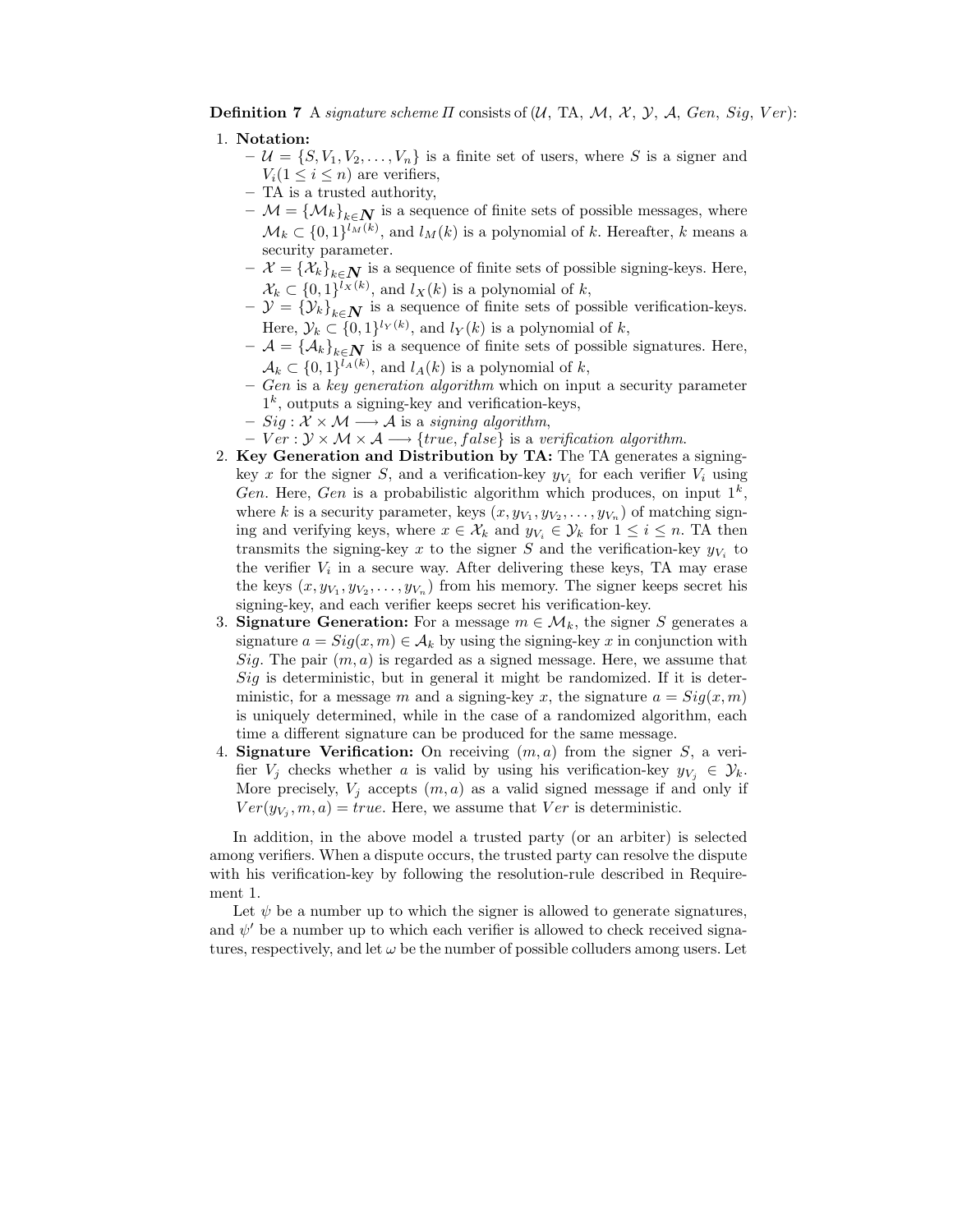$W := \{W \subset \mathcal{U} \mid |W| \leq \omega\}.$  Each element of W represents a group of possibly collusive users. For a set T and a non-negative integer t, let  $\wp_t^{\mathcal{T}} := \{T \subset T \mid |T| \leq t\}$ be the family of all subsets of  $\mathcal T$  whose cardinalities are less than or equal to  $t$ . Of course, the empty set  $\emptyset$  is always contained in  $\wp_t^{\mathcal{T}}$ .

#### 3.2 A strong security notion

With notations above, we can now discuss security notions for unconditionally secure signature schemes. We start with introducing exponentially negligible functions in order to strictly describe a *small error probability* in Requirement 2.

**Definition 8** (Exponentially Negligible Function) Let  $\epsilon(k)$  be a function defined over the positive integers  $k \in \mathbb{N}$  that takes non-negative real numbers. Then,  $\epsilon(k)$ is called *exponentially negligible* if there exists an integer  $k_0$  and some constant  $a (1 < a)$  such that  $\epsilon(k) \leq \frac{1}{a^k}$  for all  $k \geq k_0$ .

Using notations we have introduced, we now formulate the strong security notion in our signature model as follows:

**Definition 9** (Strong Security) Let k be a security parameter and  $\epsilon(k)$  and exponentially negligible function. For simplicity, we will denote  $\epsilon(k)$  by  $\epsilon$ .

1) For  $W \in \mathcal{W}$  such that  $V_j$ ,  $S \notin W$ , we define  $P_1^{strong}(V_j, W)$  as

$$
P_1^{strong}(V_j, W) := \max_{y_W} \max_{M_S = \{(m_S, a_S)\} \in \wp_{\psi}^{\mathcal{M}_k \times \mathcal{A}_k} M_{V_j} = \{(m_{V_j}, a_{V_j})\} \in \wp_{\psi'-1}^{\mathcal{M}_k \times \mathcal{A}_k}
$$
  
\n
$$
\max_{M_{V_1}, \dots, M_{V_l}, \dots, M_{V_n} \in \wp_{\psi'}^{\mathcal{M}_k \times \mathcal{A}_k}(l \neq j)} \max_{(m, a)} \Pr(V_j \text{ accepts } (m, a)
$$
  
\n
$$
| y_W, M_S, M_{V_j}, M_{V_l}, \{ Ver(y_{V_l}, m_{V_l}, a_{V_l}) | (m_{V_l}, a_{V_l}) \in M_{V_l} \} (1 \leq l \leq n, l \neq j))
$$

where  $M_S$  is taken over  $\wp_{\psi}^{\mathcal{M}_k \times \mathcal{A}_k}$  such that any element of  $M_S$  is a valid signed message;  $M_{V_j}$  is taken over  $\wp^{\mathcal{M}_k \times \mathcal{A}_k}_{\psi'-1}$  such that  $Ver(y_{V_j}, m_{V_j}, a_{V_j}) =$  $false$  for any  $(m_{V_j}, a_{V_j}) \in M_{V_j}$ ;  $M_{V_l}$  is taken over  $\wp_{\psi'}^{\mathcal{M}_k \times \mathcal{A}_k}$  for  $1 \leq l \leq n, l \neq j$ j; and  $(m, a)$  runs over  $\mathcal{M}_k \times \mathcal{A}_k$  such that  $(m, a) \notin M_S$  and  $(m, a) \notin M_{V_j}$ . Note that the condition  $(m, a) \notin M_S$  means that for any  $(m_S, a_S) \in M_S$ either  $m \neq m_S$ , or  $m = m_S$  and  $a \neq a_S$  holds. Next we define

$$
P_1^{strong} := \max_{V_j, W} P_1^{strong}(V_j, W).
$$

2) For  $W \in \mathcal{W}$  such that  $V_j \notin W$  and  $S \in W$ , we define  $P_2^{strong}(V_j, W)$  as

$$
P_2^{strong}(V_j, W) := \max_{x} \max_{y_{W-\{S\}}} \max_{M_{V_j} = \{(m_{V_j}, a_{V_j})\} \in \wp_{\psi'}^{\mathcal{M}_k \times \mathcal{A}_k}}
$$
  

$$
\max_{M_{V_1}, \dots, M_{V_l}, \dots, M_{V_n} \in \wp_{\psi'}^{\mathcal{M}_k \times \mathcal{A}_k}(l \neq j)} \max_{(m, a)} \Pr(V_j \text{ accepts } (m, a)
$$
  

$$
\mid x, y_{W-\{S\}}, M_{V_j}, M_{V_l}, \{Ver(y_{V_l}, m_{V_l}, a_{V_l}) | (m_{V_l}, a_{V_l}) \in M_{V_l}\} \ (1 \leq l \leq n, l \neq j))
$$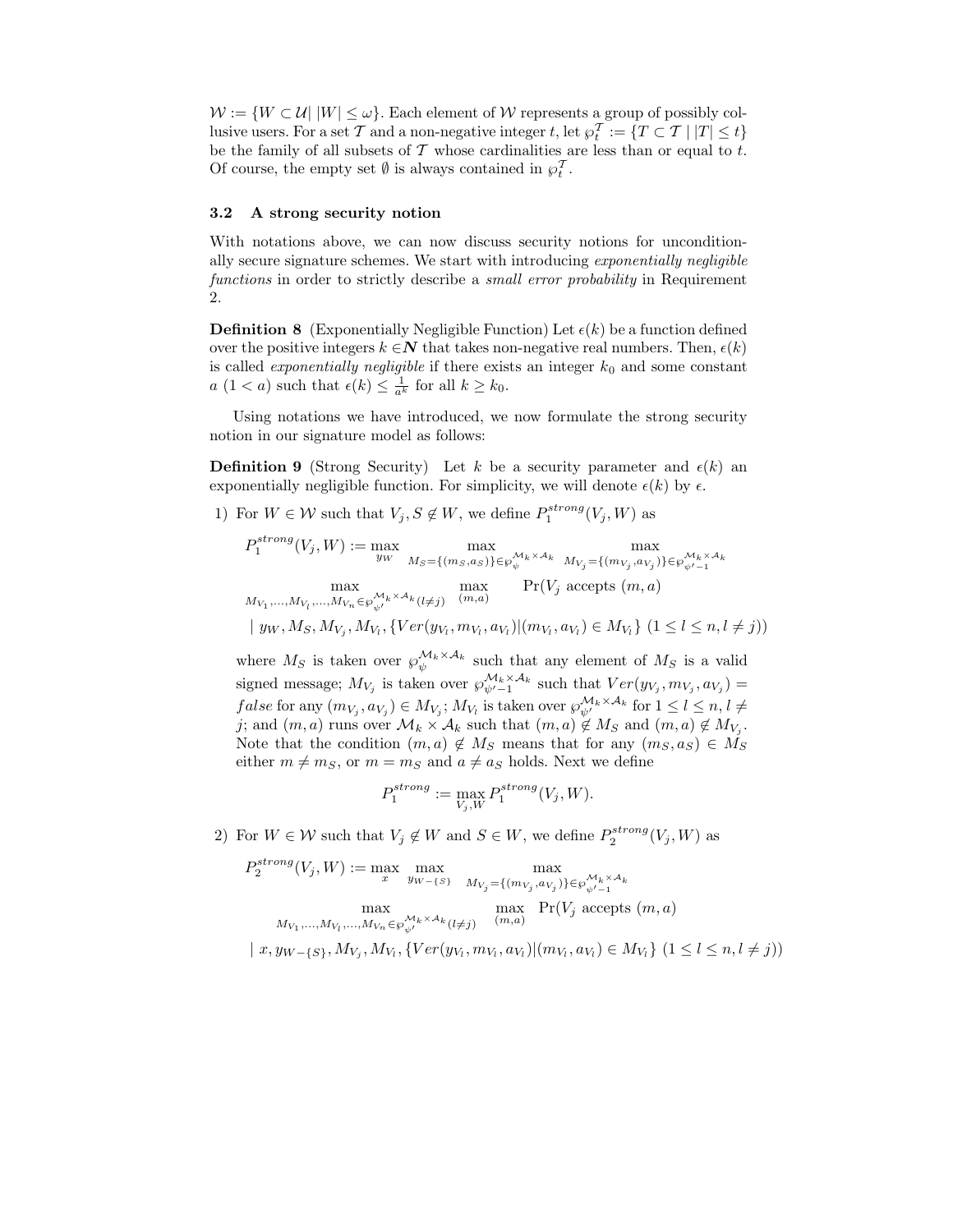where  $M_{V_j} = \{(m_{V_j}, a_{V_j})\}$  is taken over  $\wp_{\psi' - 1}^{\mathcal{M}_k \times \mathcal{A}_k}$  such that  $Ver(y_{V_j}, m_{V_j}, a_{V_j}) =$ false for any  $(m_{V_j}, a_{V_j}) \in M_{V_j}$ ;  $M_{V_l}$  is taken over  $\wp_{\psi'}^{\mathcal{M}_k \times \mathcal{A}_k}$  for  $1 \leq l \leq n$ ,  $l \neq j$ ; and  $(m, a) \in \mathcal{M}_k \times \mathcal{A}_k$  runs over invalid signed messages such that  $(m, a) \notin M_{V_j}$ . We define  $P_2^{strong} := \max_{V_j, W} P_2^{strong}(V_j, W)$ .

Then, a signature scheme  $\Pi$  is said to be  $(n, \omega, \psi, \psi')$ -secure if

 $\max\{P_1^{strong}, P_2^{strong}\} \leq \epsilon$ 

#### 3.3 Relations among security notions

One of the purposes in this paper is to clarify which is the strongest among all the security notions that have appeared in unconditionally secure authentication codes and signature schemes. We focus on security notions for the following notable schemes: multireceiver authentication codes (MRA) [9][24], Johansson's scheme [18], Wang and Safavi-Naini's scheme [31] and Hanaoka, Shikata, Zheng and Imai's scheme [15]. Specifically, we analyze a relation among our strong security notion and those of MRA, Johansson's scheme, Wang and Safavi-Naini's scheme, Hanaoka, Shikata, Zheng and Imai's scheme, respectively.

We describe security notions of those schemes as follows. Let  $\Pi$  be a signature scheme (or an authentication code) along with our signature model. Then,  $\Pi$  is said to be  $(n, \omega, \psi)^{MRA}$ -secure if the success probability of all attacks considered in MRA [9] [24] is exponentially negligible under the following conditions: there exists at most  $\omega$  colluders among the users; and the number up to which a signer is allowed to generate signatures is  $\psi$ . Similarly,  $\Pi$  is said to be  $(n, \omega, \psi)^{HSZI}$ . secure if the success probability of all attacks considered in Hanaoka, Shikata, Zheng and Imai's scheme [15] is exponentially negligible under the same conditions. Also, we can define  $(n, \omega, \psi)^{ext}$ -secure by slightly modifying security notions of Johansson's scheme [18], and Wang and Safavi-Naini's scheme [31] so as to fit our signature model (the precise definition of  $(n, \omega, \psi)^{ext}$ -secure is described in Appendix).

¿From the definitions of security notions for the model in Definition 7, an interesting statement can be obtained:

Theorem 3 The following relations among security notions hold:



where "X-secure  $\longrightarrow$  Y-secure" means that X-secure always implies Y-secure, while "X-secure  $\rightarrow$  Y-secure" means that there exists a signature scheme which is X-secure but not Y-secure.

A detailed proof will appear in the full version of this paper.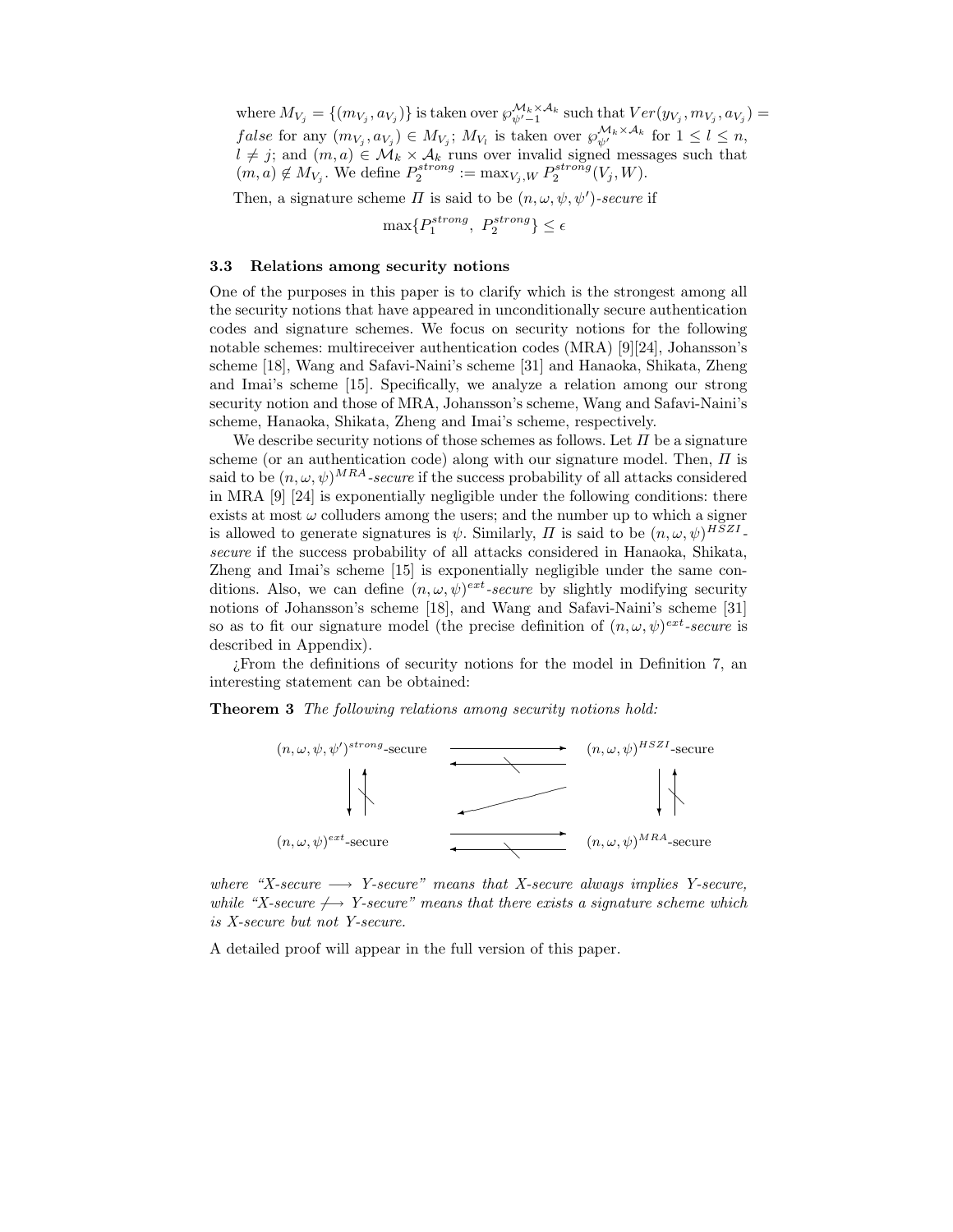## 4 Construction

In this section we propose a construction method for signature schemes which is secure in terms of our strong security notion. We describe the key generation algorithm, Gen, signing algorithm, Sig, and verification algorithm, Ver, using the notations introduced in Section 3.1.

– Key Generation Algorithm: The key generation algorithm,  $Gen$ , which, on input  $1^k$ , picks a k-bit prime power q, constructs a finite field  $\mathbf{F}_q$  with q elements. It also picks uniformly at random  $2n$  elements  $\mathbf{v}_1^{(1)}, \mathbf{v}_1^{(2)}, \mathbf{v}_2^{(1)}, \mathbf{v}_2^{(2)}, \ldots$ ,  $\mathbf{v}_n^{(1)}, \mathbf{v}_n^{(2)}$  in  $\mathbf{F}_q^{\omega+\psi'}$  for verifiers  $V_1, V_2, \ldots, V_n$ , respectively, and constructs two polynomials  $F_d(Y_1, Y_2, \ldots, Y_{\omega+\psi'}, Z)$   $(d = 1, 2)$  over  $\mathbf{F}_q$  with  $\omega + \psi' + 1$ variables  $Y_1, Y_2, \ldots, Y_{\omega+\psi'}$ , Z as follows:

$$
F_d(Y_1,\ldots,Y_{\omega+\psi'},Z)=\sum_{i=0}^{\psi}\sum_{j=1}^{\omega+\psi'}a_{ij}^{(d)}Z^iY_j+\sum_{i=0}^{\psi}a_{i0}^{(d)}Z^i\ (d=1,2),
$$

where the coefficients  $a_{ij}^{(d)}$  are chosen uniformly at random from  $\mathbf{F}_q$ . Then, a signing-key for the signer S is  $x := (F_1(Y_1, \ldots, Y_{\omega+\psi'}, Z), F_2(Y_1, \ldots, Y_{\omega+\psi'}, Z))$ and a verification-key for the verifier  $V_i$  is  $y_{V_i} := (\mathbf{v}_i^{(1)}, \mathbf{v}_i^{(2)}, F_1(\mathbf{v}_i^{(1)}, Z))$ ,  $F_2(\mathbf{v}_i^{(2)}, Z)$  for  $1 \le i \le n$ . The algorithm Gen returns  $(\mathbf{F}_q, x, y_{V_1}, y_{V_2}, \dots, y_{V_n})$ .

We consider the case where  $\mathcal{M}_k \subset \mathbf{F}_q$ .

- Signing Algorithm: The signing algorithm  $Sig$  which, on input the signingkey  $x = (F_1(Y_1, ..., Y_{\omega+\psi'}, Z), F_2(Y_1, ..., Y_{\omega+\psi'}, Z))$  and a message m, returns a signature  $a := (F_1(Y_1, ..., Y_{\omega+\psi'}, m), F_2(Y_1, ..., Y_{\omega+\psi'}, m)).$
- Verification Algorithm: The verification algorithm  $Ver$  which, on input  $(y_{V_i}, m, a)$ , where  $a = (F_1(Y_1, \ldots, Y_{\omega + \psi'}, m), F_2(Y_1, \ldots, Y_{\omega + \psi'}, m))$  and  $y_{V_i} = (\mathbf{v}_i^{(1)}, \mathbf{v}_i^{(2)}, F_1(\mathbf{v}_i^{(1)}, Z), F_2(\mathbf{v}_i^{(2)}, Z)),$  computes evaluation values  $e_1^{(d)}, e_2^{(d)}$  $(d = 1, 2)$  as follows:

$$
e_1^{(d)} := F_d(Y_1, \dots, Y_{\omega + \psi'}, m)|_{(Y_1, \dots, Y_{\omega + \psi'}) = \mathbf{v}_i^{(d)}}
$$
  

$$
e_2^{(d)} := F_d(\mathbf{v}_i^{(d)}, Z)|_{Z=m}
$$
 (d = 1, 2).

Ver then returns "true" if  $e_1^{(d)} = e_2^{(d)}$  for  $d = 1, 2$ , and "false" otherwise.

The following theorem proves the security of the above construction in our strong security notion.

**Theorem 4** The above construction results in an  $(n, \omega, \psi, \psi')$ -secure signature scheme, where  $\omega, \psi, \psi'$  can be taken in such a way that

$$
0\leq \omega\leq n,\qquad 0<\psi
$$

and the success probability of attacks is less that  $1/q$ .

Once again a proof for the theorem will be provided in the full version of this paper.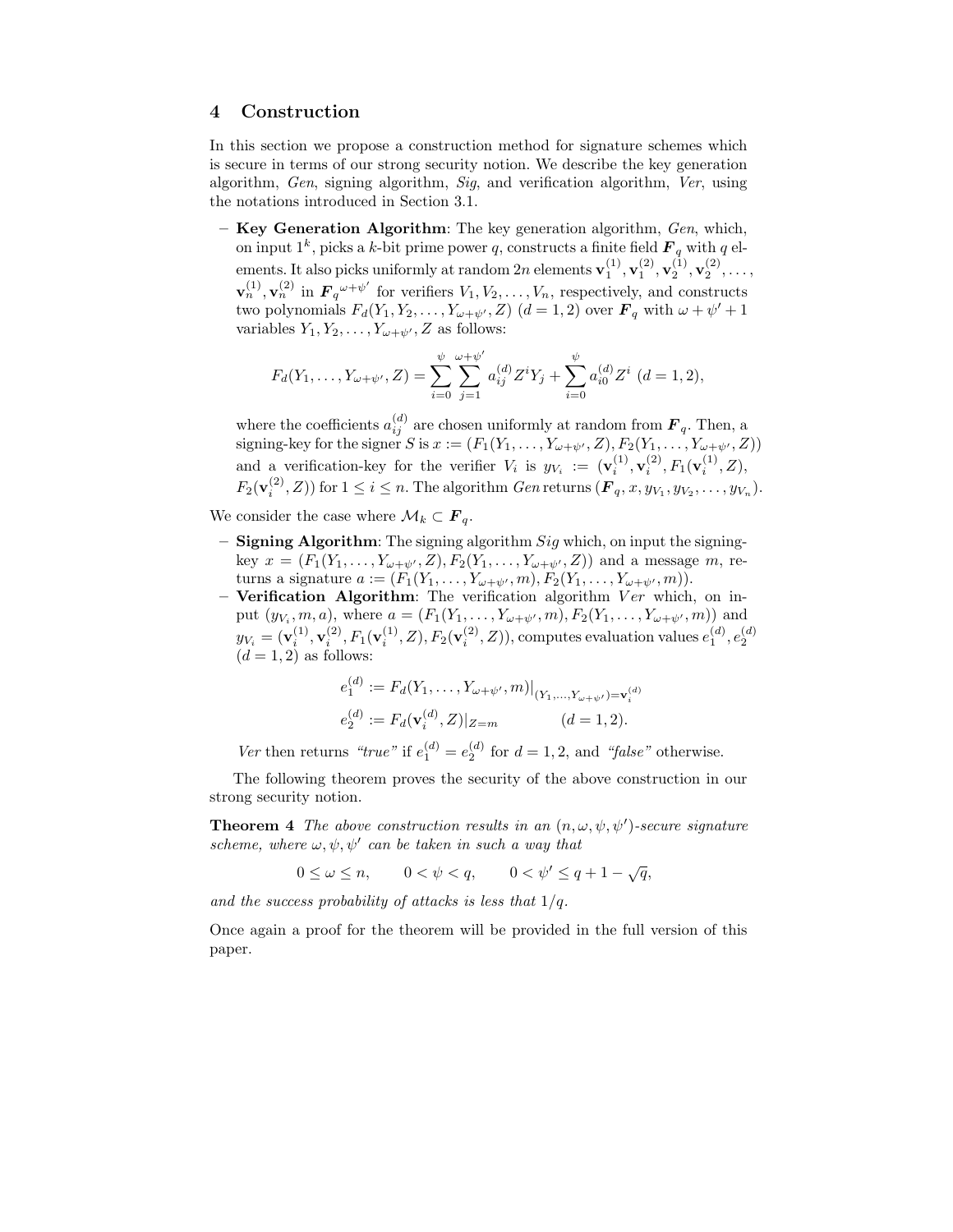# 5 Concluding remarks

In this paper, we have established a sound security notion, which is likely to be the strongest possible, by taking into account the security notion for publickey signature schemes and some desirable requirements for signature schemes in the unconditional security setting. And we have examined relationships among security notions which have appeared in unconditionally secure schemes both for authentication and signature. We have demonstrated that our security notion is the strongest among all the notions proposed so far. An interesting aspect is that our security notion includes that of public-key signature schemes. We have further presented a construction method for unconditionally secure signature schemes which is provable secure in our strong security notion.

# Acknowledgement

The authors wish to thank Tatsuaki Okamoto for helpful comments on the previous version. We also thank anonymous referees for their helpful comments.

## References

- 1. M. Abe and T. Okamoto, "A signature scheme with message recovery as secure as discrete logarithm", Advances in Cryptology - ASIACRYPT '99, LNCS 1716, pp.378-389, Springer, 1999.
- 2. M. Bellare and P. Rogaway, "The exact security of digital signatures How to sign with RSA and Rabin", Advances in Cryptology - EUROCRYPT '96, LNCS 1070, Springer, 1996.
- 3. E. F. Brickell and D. R. Stinson, "Authentication codes with multiple arbiters," Advances in Cryptology - EUROCRYPT '88, LNCS 330, Springer, pp.51-55, 1988.
- 4. D. Chaum and H. van Antwerpen, "Undeniable signatures", Advances in Cryptology - CRYPTO '89, Springer, pp. 212-216, 1990.
- 5. D. Chaum and S. Roijakkers, "Unconditionally secure digital signatures," Advances in Cryptology - CRYPTO'90, LNCS 537, Springer, pp.206-215, 1990.
- 6. D. Chaum, E. Heijst and B. Pfitzmann, "Cryptographically strong undeniable signatures, unconditionally secure for the signer," Advances in Cryptology - CRYPTO '91, LNCS 576, Springer, pp.470-484, 1991.
- 7. R. Cramer and V. Shoup, "Signature schemes based on the strong RSA assumption", Proc. of the 6th ACM Conference in Computer and Communication Security, 1999.
- 8. Y. Desmedt and M. Yung, "Arbitrated unconditionally secure authentication can be unconditionally protected against arbiter's attack," Advances in Cryptology - CRYPTO '90, LNCS 537, Springer, pp.177-188, 1990.
- 9. Y. Desmedt, Y. Frankel and M. Yung, "Multi-receiver/Multi-sender network security: efficient authenticated multicast/feedback," Proc. of IEEE Infocom'92, pp.2045-2054, 1992.
- 10. W. Diffie and M. Hellman, "New directions in cryptography", IEEE Transactions on Information Theory 22, 6, pp. 644-654, 1976.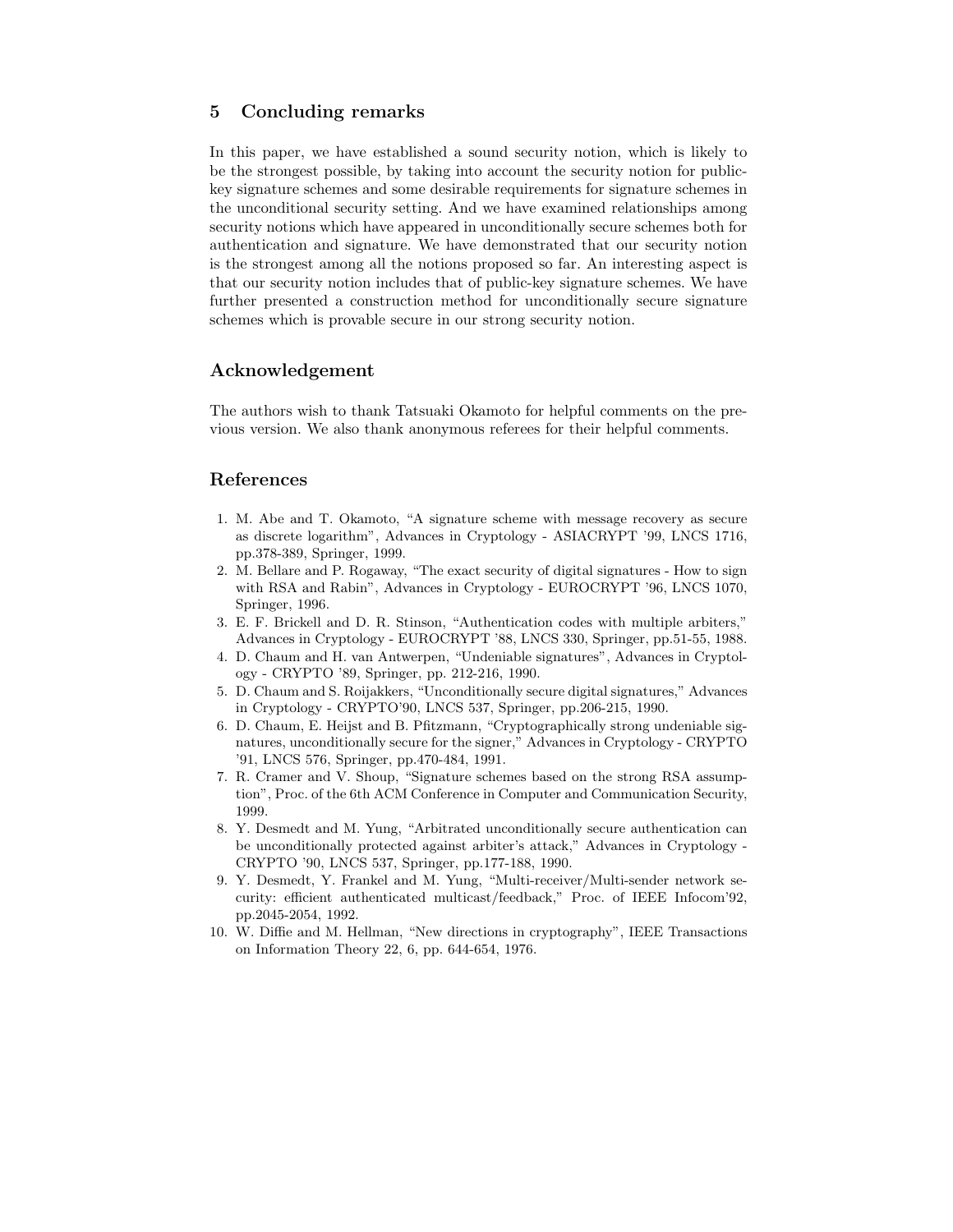- 11. T. ElGamal, "A public key cryptosystem and a signature scheme based on discrete logarithms," IEEE Transactions on Information Theory, 31, 4, pp.469-472, 1985.
- 12. R. Gennaro, S. Halevi, and T. Rabin "Secure hash-and-sign signatures without the random oracle", Advances in Cryptology - EUROCRYPT '99, LNCS 1592, pp.123-139, Springer, 1999.
- 13. E. N. Gilbert, F. J. MacWilliams and N. J. A. Sloane, "Codes which detect deception," Bell System Technical Journal, 53, pp.405-425, 1974.
- 14. S. Goldwasser, S. Micali and R. Rivest, "A digital signature scheme secure against adaptive chosen message attacks", SIAM J. Comput. 17, 2, pp. 281-308, 1988.
- 15. G. Hanaoka, J. Shikata, Y. Zheng, and H. Imai, "Unconditionally secure digital signature schemes admitting transferability", Advances in Cryptology - ASIACRYPT 2000, LNCS 1976, Springer, pp.130-142, 2000.
- 16. G. Hanaoka, J. Shikata, Y. Zheng, and H. Imai, "Efficient and Unconditionally Secure Digital Signatures and a Security Analysis of a Multireceiver Authentication Code", to appear in Proc. of Public Key Cryptography, Springer, 2002.
- 17. T. Johansson, "Lower bounds on the probability of deception in authentication with arbitration", IEEE Trans. Inform. Theory 40, 5, pp.1573-1585, 1994.
- 18. T. Johansson, "Further results on asymmetric authentication schemes," Information and Computation, 151, pp.100-133, 1999.
- 19. K. Kurosawa, "New bound on authentication code with arbitration," Advances in Cryptology - CRYPTO '94, LNCS 839, Springer, pp.140-149, 1994.
- 20. K. Kurosawa and S. Obana, "Combinatorial bounds for authentication codes with arbitration," Advances in Cryptology - EUROCRYPT '95, LNCS 921, Springer, pp.289-300, 1995.
- 21. R. Rivest, A. Shamir and L. Adleman, "A method for obtaining digital signature and public-key cryptosystems," Communication of the ACM, vol.21, no.2, pp.120- 126, 1978.
- 22. B. Pfitzmann, "Sorting out signature schemes", Proc. of the First ACM Conference on Computer and Communications Security, ACM Press, pp.74-86, 1993.
- 23. D. Pointcheval and J. Stern, "Security proofs for signature schemes", Advances in Cryptology - EUROCRYPT '96, LNCS 1070, Springer, 1996.
- 24. R. Safavi-Naini and H. Wang, "New results on multi-receiver authentication codes," Advances in Cryptology - EUROCRYPT '98, LNCS 1403, pp.527-541, Springer, 1998.
- 25. R. Safavi-Naini and H. Wang, "Broadcast authentication in group communication," Advances in Cryptology - ASIACRYPT '99, LNCS 1716, Springer, pp.399-411, 1999.
- 26. R. Safavi-Naini and H. Wang, "Multireceiver authentication codes: models, bounds, constructions and extensions," Information and Computation, 151, pp.148-172, 1999.
- 27. G. J. Simmons, "Authentication theory/coding theory," Advances in Cryptology CRYPTO '84, LNCS 196, Springer, pp.411-431, 1984.
- 28. G. J. Simmons, "Message authentication with arbitration of transmitter/ receiver disputes," Advances in Cryptology - EUROCRYPT '87, Springer, pp.151-165, 1987.
- 29. G. J. Simmons, "A Cartesian construction for unconditionally secure authentication codes that permit arbitration," Journal of Cryptology 2, pp.77-104, 1990.
- 30. R. Taylor, "Near optimal unconditionally secure authentication," Advances in Cryptology - EUROCRYPT '94, LNCS 950, Springer, pp.244-253, 1994.
- 31. Y. Wang and R. Safavi-Naini,  $A^3$ -codes under collusion attacks" Advances in Cryptology - ASIACRYPT '99, LNCS 1716, Springer, pp.390-398, 1999.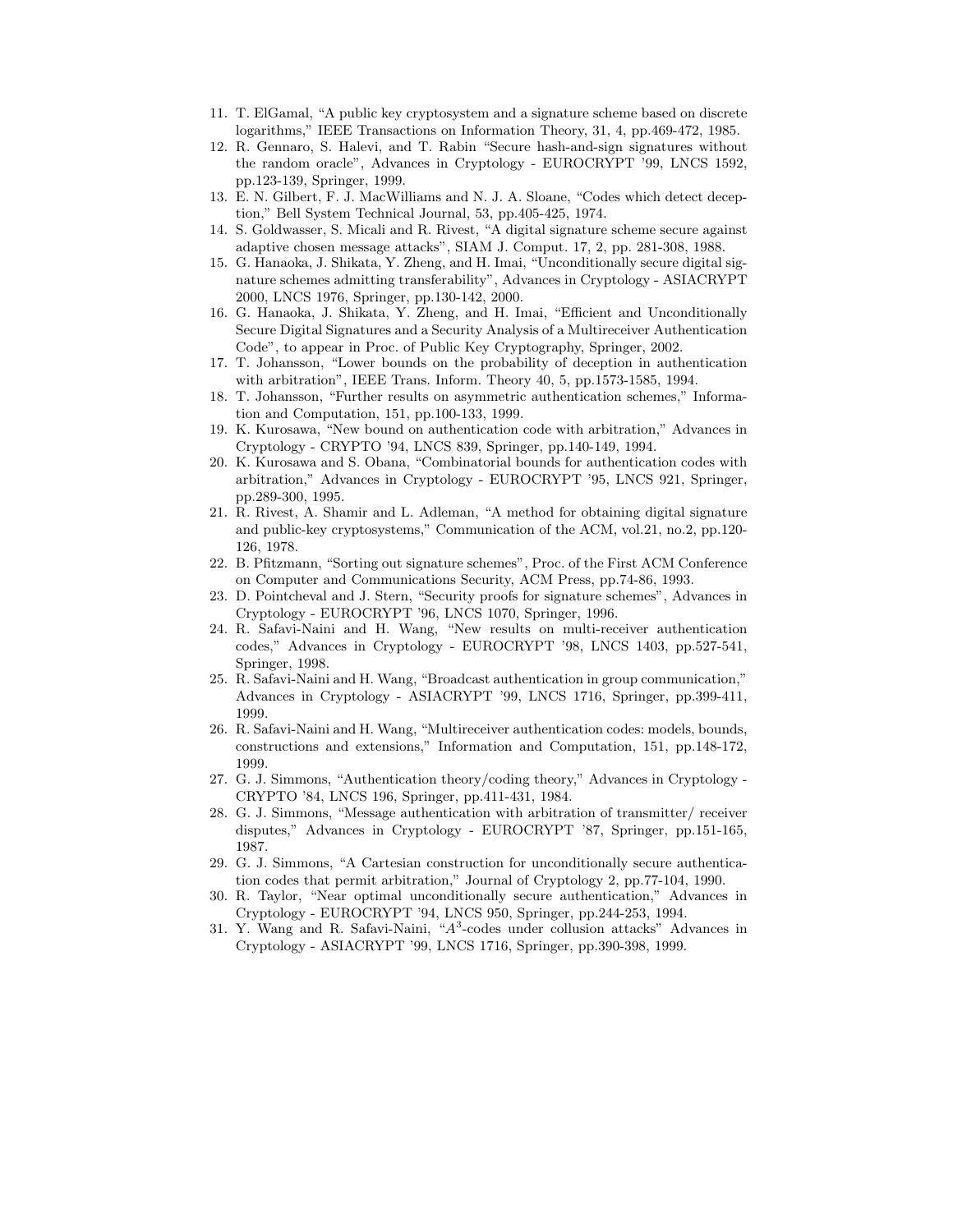# Appendix: A security notion for extended  $A<sup>2</sup>$  and  $A<sup>3</sup>$ -codes

Johansson's model [18] for a class of broadcast authentication scheme is an extension of that of  $A^2$ -codes. Also, Wang and Safavi-Naini's model [31] is an extension of that of  $A<sup>3</sup>$ -codes. Taking into account security notions of these models, we arrive at the following security notion by modifying their notions so as to fit our signature model. In that sense, the following security notion can also be regarded as that of an extension of  $A<sup>2</sup>$  and  $A<sup>3</sup>$ -codes.

**Definition 10** Let k be a security parameter and  $V_{arb} \in \mathcal{U} - \{S\}$  an arbiter (or a trusted party).

1. Success probability of impersonation and substitution by verifiers: For  $W \in$ W such that  $V_j$ ,  $V_{arb}$ ,  $S \notin W$ , we define  $P_{I,S}^{ext}(V_j, W)$  as

$$
P_{I,S}^{ext}(V_j, W) := \max_{yw} \max_{M \in \wp_{\psi}^{\mathcal{M}_k}, \{(m, a)\}_{m \in M}} \max_{(m', a')} \max_{(m', a')} \Pr(V_j \text{ accepts } (m', a') \mid y_W, \{(m, a)\}_{m \in M})
$$

where M is taken over  $\wp_{\psi}^{\mathcal{M}_k}$ ,  $\{(m, a)\}_{m \in M}$  is a set of  $|M|$  valid signed messages with  $m \in M$ , and  $m'$  is taken over  $\mathcal{M}_k$  satisfying  $m' \notin M$ . Then,  $P_{I,S}^{ext}$ is defined as

$$
P_{I,S}^{ext} := \max_{V_j,W} P_{I,S}^{ext}(V_j, W)
$$

where  $V_j$  is taken over all receivers including  $V_{arb}$  and W is taken over W satisfying  $S, V_j, V_{arb} \notin W$ .

2. Success probability of attack by colluders including the signer: For  $W \in \mathcal{W}$ such that  $V_j, V_{arb} \not\in W$  and  $S \in W,$  we define

$$
P_{signer}^{ext}(V_j, W) := \max_{x} \max_{y_{W-\{S\}}} \max_{(m, a)} \Pr(V_j \text{ accepts } (m, a) \mid x, y_{W-\{S\}})
$$

where m is taken over  $\mathcal{M}_k$  and  $a \in \mathcal{A}_k$  is taken such that  $(m, a)$  is an invalid signed message, i.e.  $a \neq Sig(x, m)$ . Then,  $P_{signer}^{ext}$  is defined as follows:

$$
P_{signer}^{ext} := \max_{V_j, W} P_{signer}^{ext}(V_j, W),
$$

where  $V_j$  is taken over all receivers including  $V_{arb}$  and W is taken over W satisfying  $V_j, V_{arb} \notin W$  and  $S \in W$ .

3. Success probability of attack against the sender: For  $W \in \mathcal{W}$  such that  $S \notin W$ , we define

$$
P_{arbiter\_1}^{ext}(W) := \max_{y_W} \max_{M \in \wp_{\psi}^{\mathcal{M}_k}, \{(m,a)\}_{m \in M}} \max_{(m',a')}
$$

 $Pr((m', a')$  is a valid signed message generated by  $S \mid y_W, \{(m, a)\}_{m \in M})$